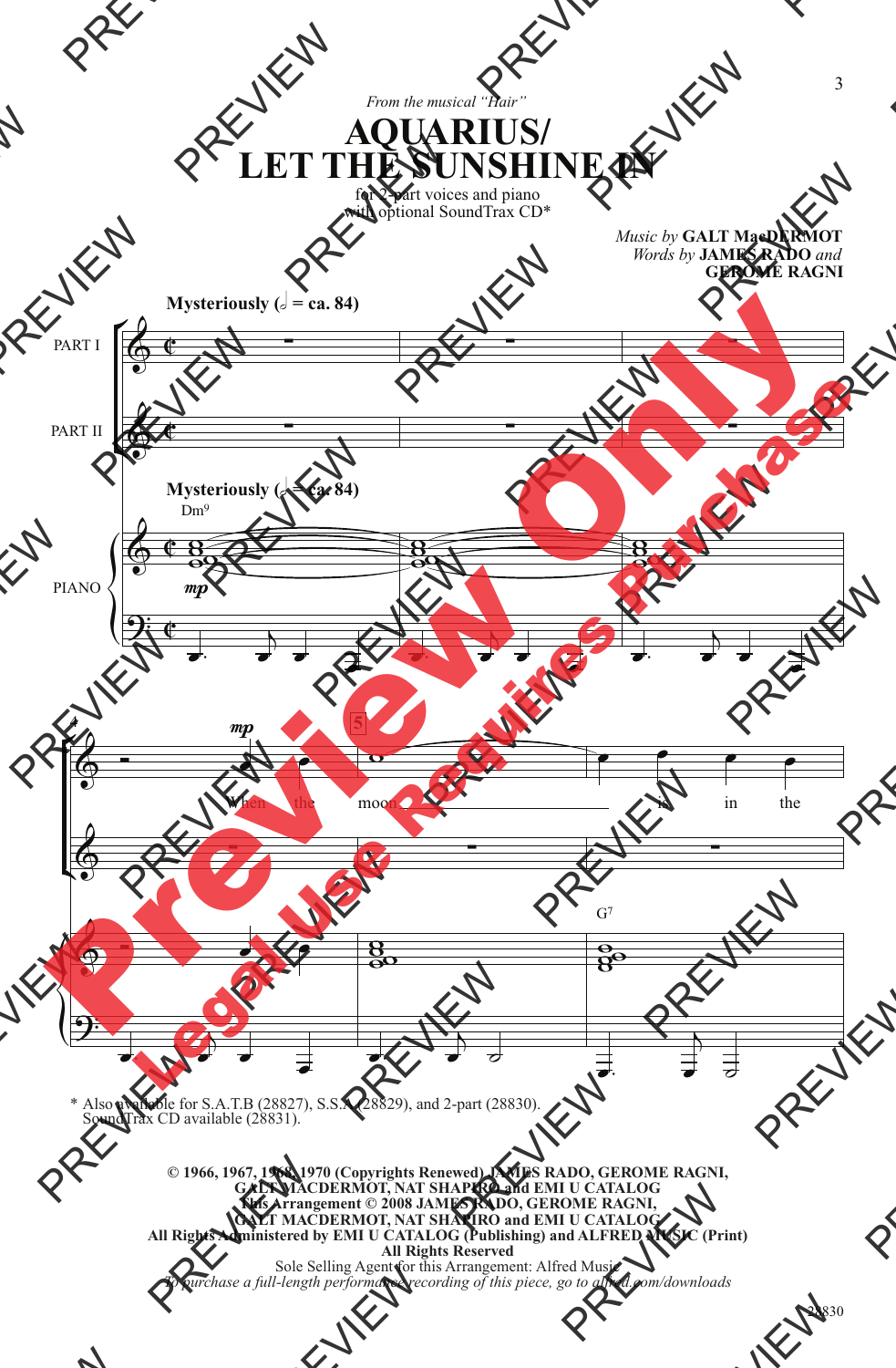

4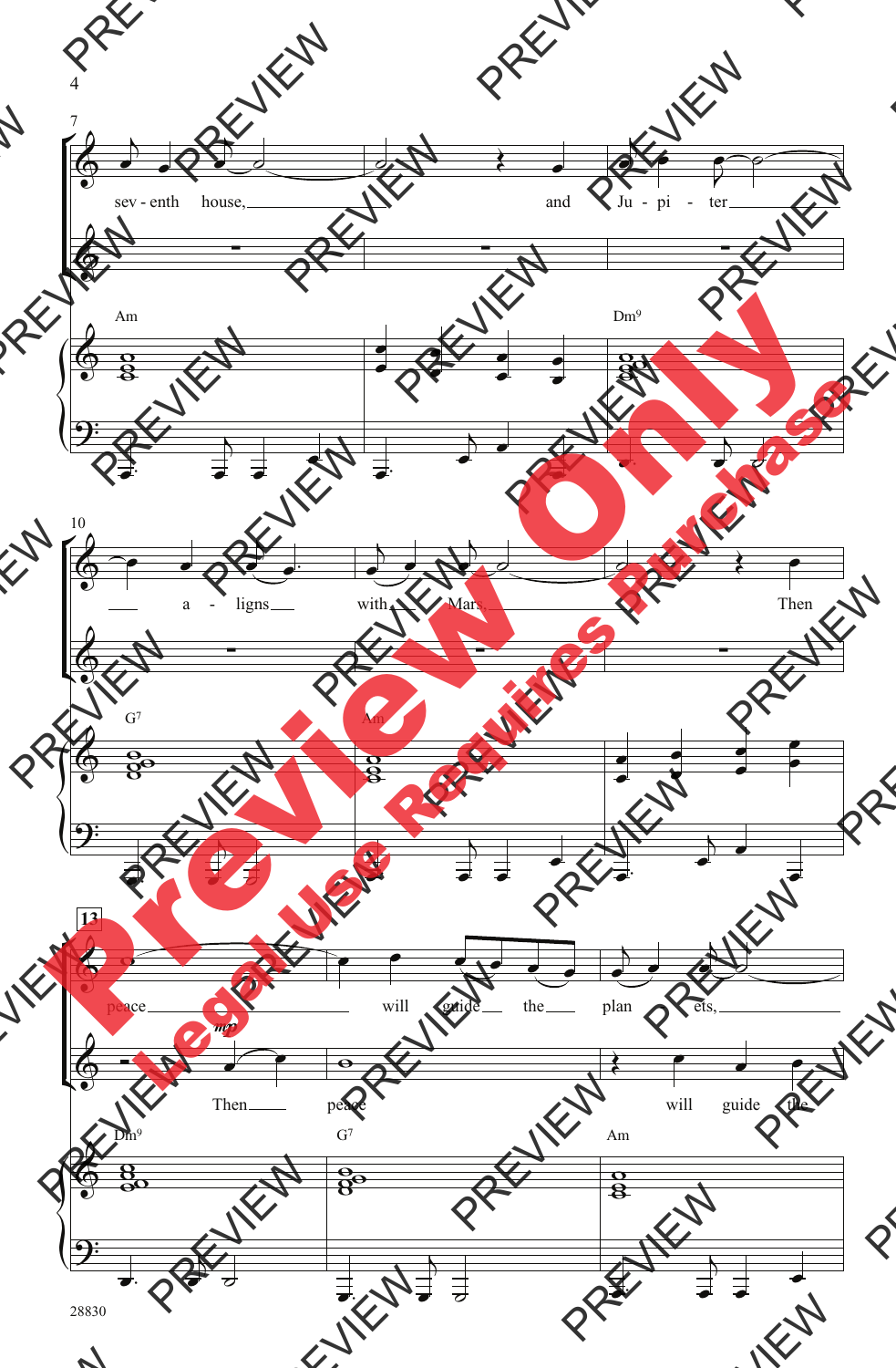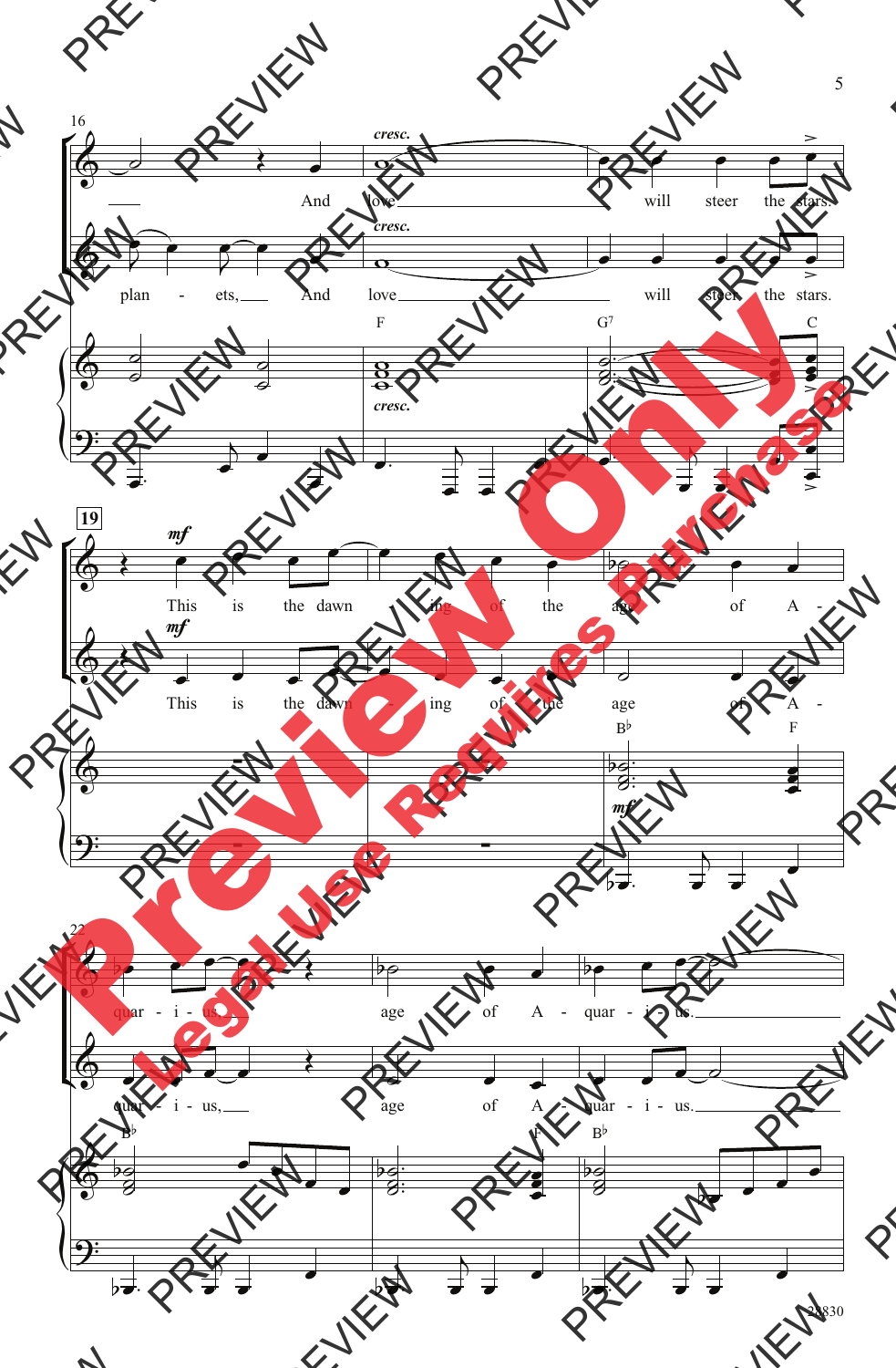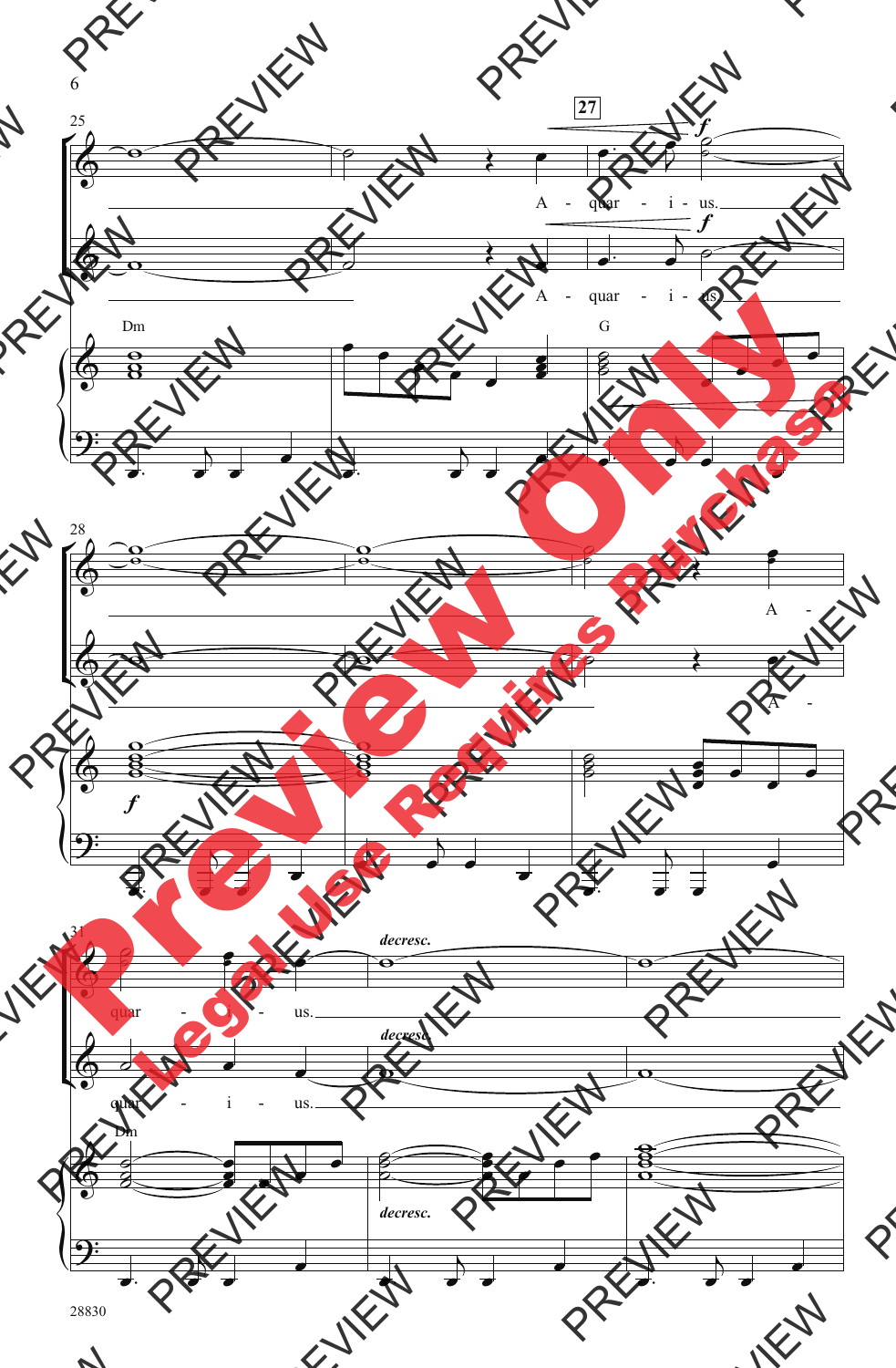

28830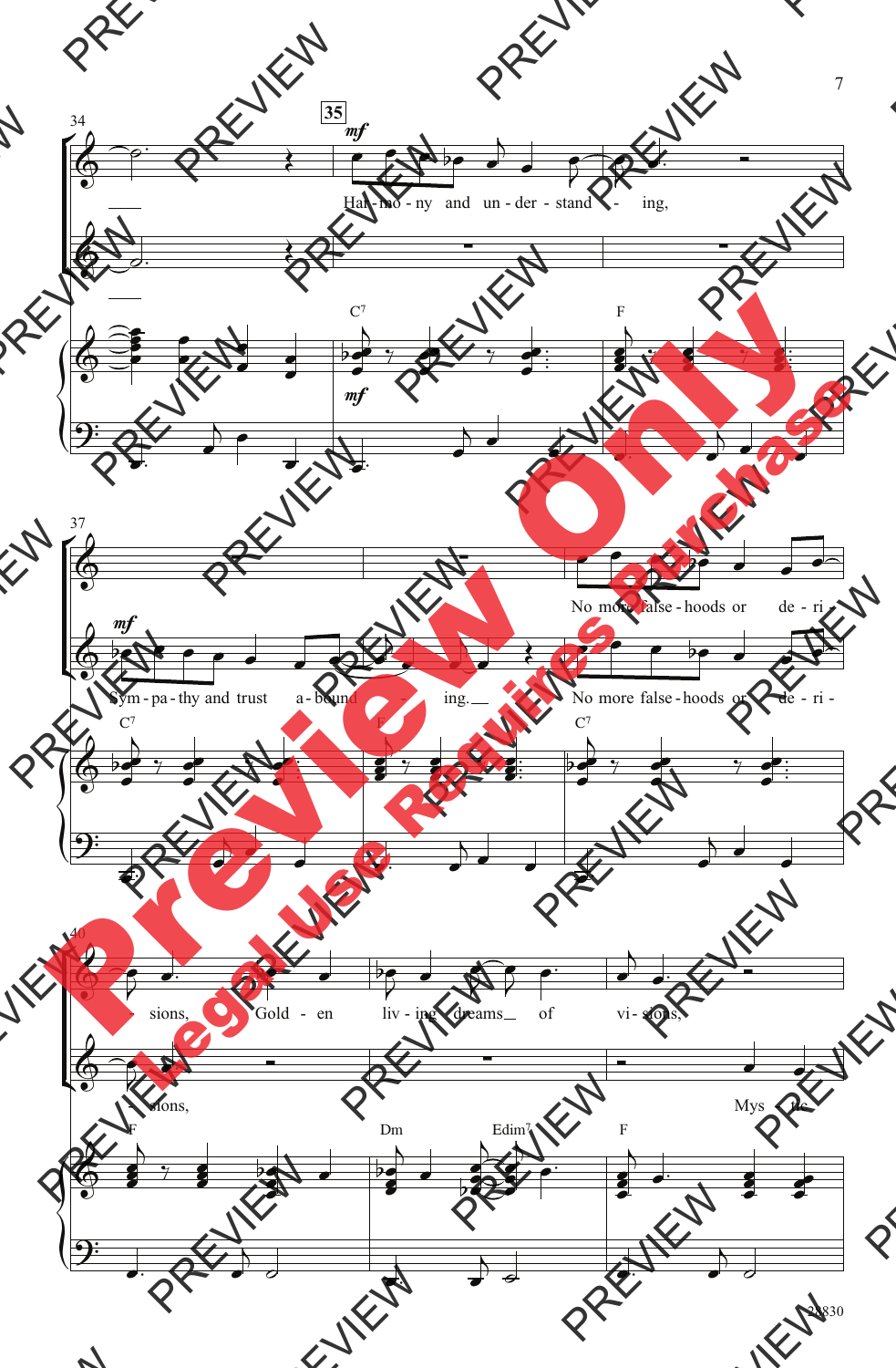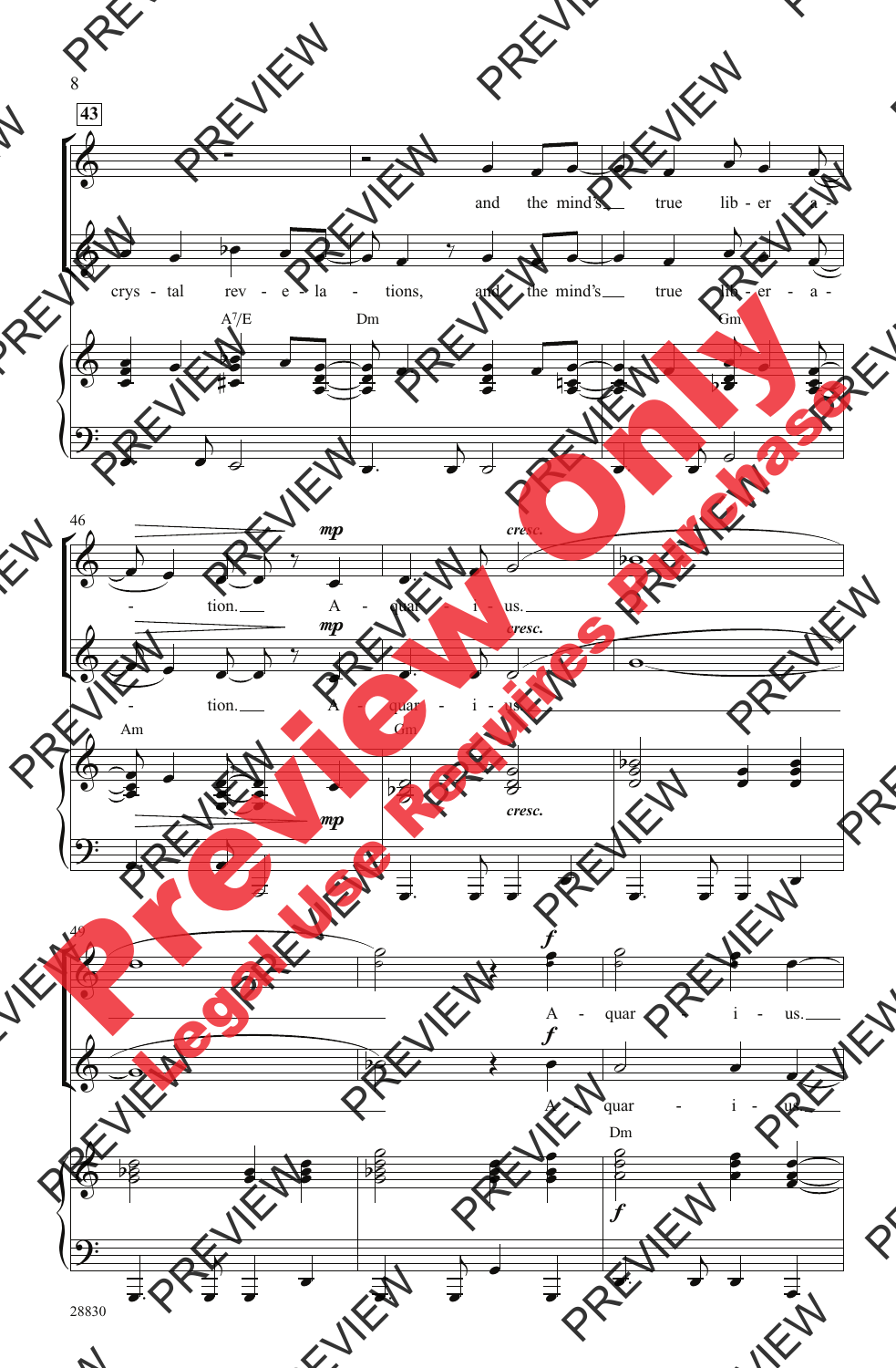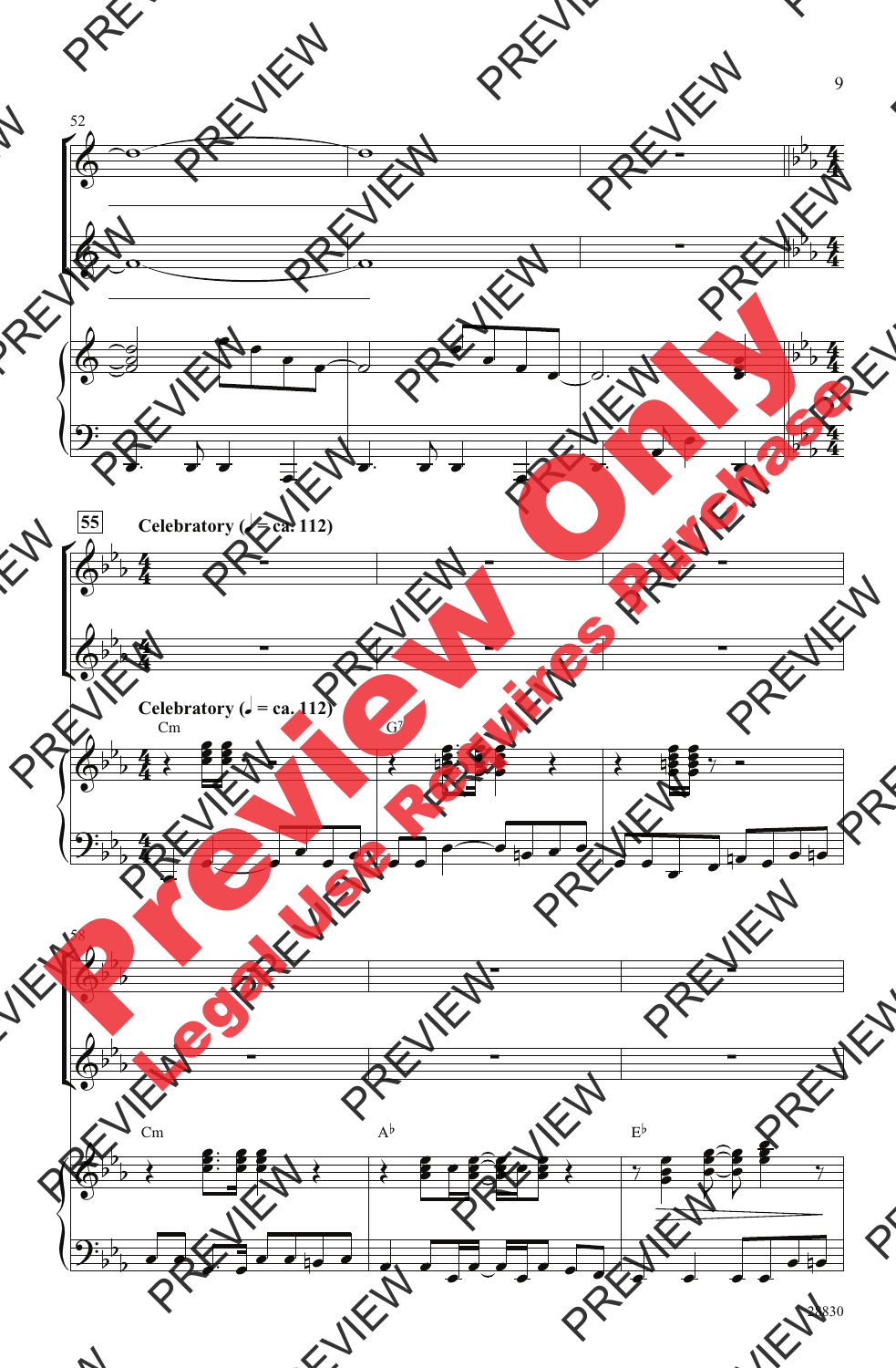

28830